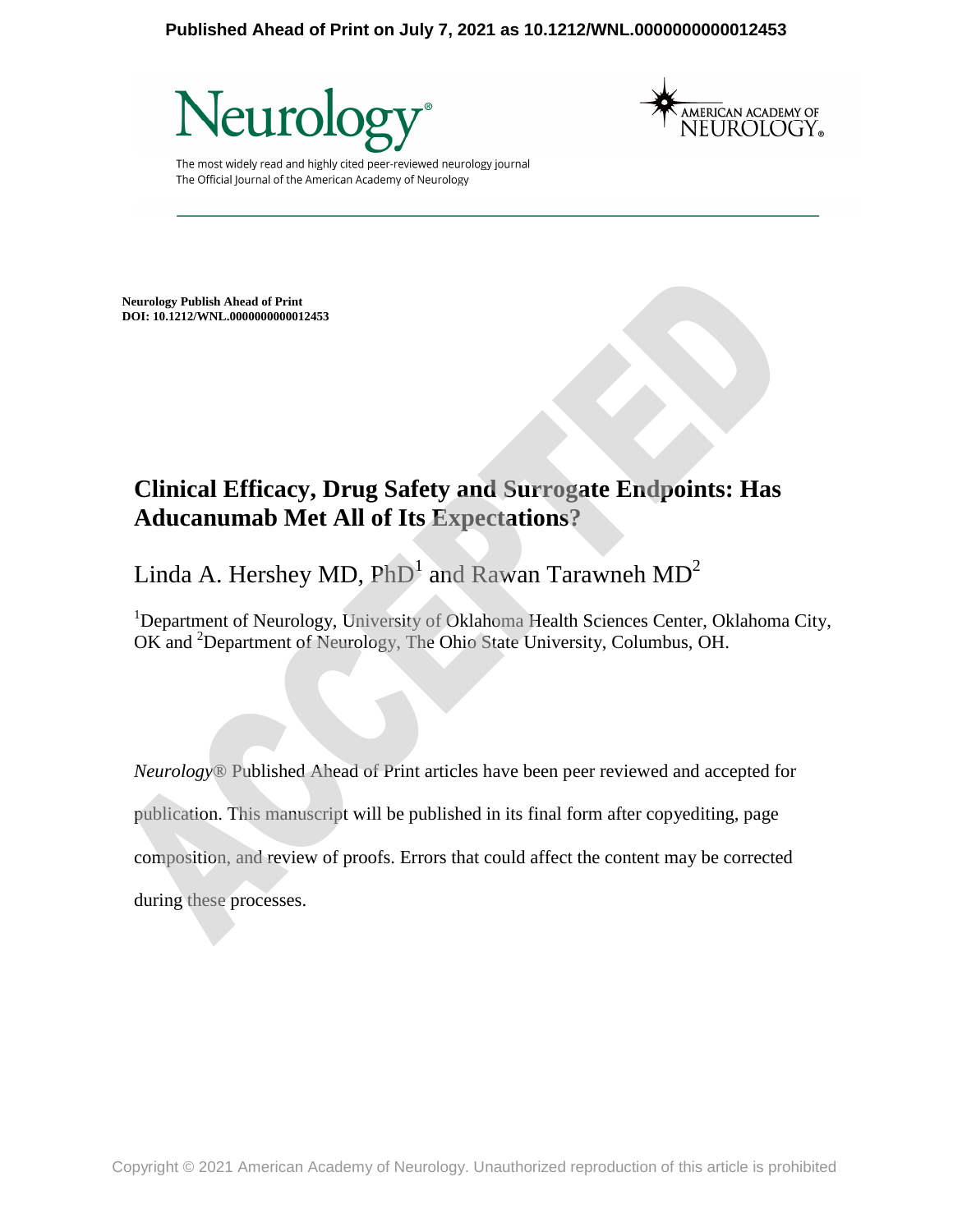**Corresponding Author:**  Linda A. Hershey linda-hershey@ouhsc.edu

**Study Funding:**  No targeted funding reported

#### **Disclosure:**

L. Hershey is an Associate Editor for *Neurology*. She receives honoraria from MedLink Corp for preparing annual updates. She serves on the Network of Experts Committee for the US Food and Drug Administration.

R. Tarawneh is an Assistant Editor for *Neurology*. She is funded by the National Institute of Aging (R21 AG067755-01A1).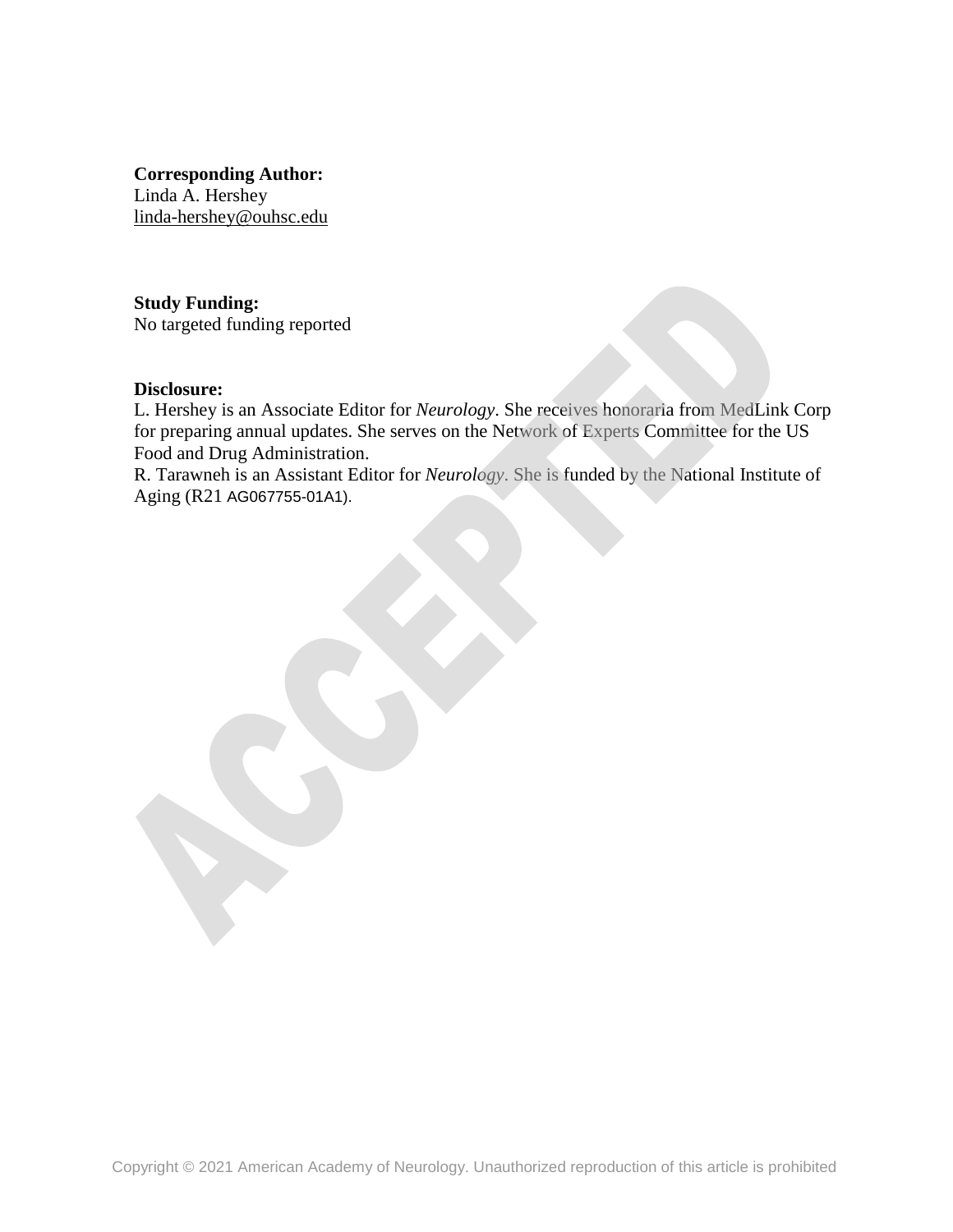We recently learned that aducanumab has been approved by the US Food and Drug Administration (FDA) for the treatment of Alzheimer disease. As neurologists, we need to carefully review the evidence from the phase 1B and III randomized controlled clinical trials concerning this drug's clinical efficacy and safety in symptomatic persons with mild cognitive impairment or mild dementia who have elevated cerebral levels of amyloid-beta (Aβ). We should also gain an appreciation for how this drug acquired accelerated approval from the FDA based on the surrogate endpoint of Aβ plaque reduction, as measured by PET imaging. We owe this to our patients and to their caregivers.

In this issue of *Neurology*, Salloway and Cummings<sup>1</sup> describe the PRIME trial (phase 1B), where monthly intravenous infusions of high-dose aducanumab showed definite reduction of Aβ on amyloid PET imaging studies. In two identical phase 3 trials, EMERGE and ENGAGE, significant clinical benefit at 78 weeks was only seen in the high-dose group (10mg/kg) of one of these trials (EMERGE). Consistent reduction of Aβ on amyloid PET was observed in both of the phase 3 trials at 78 weeks.

As a counter viewpoint in this issue of *Neurology*, Knopman and Perlmutter<sup>2</sup> argue that the clinical benefit of aducanumab seen in the EMERGE trial was small, amounting to 3 months' worth of delay in clinical decline. They also mention that when results from both phase 3 trials were combined, there were no significant clinical benefits for the high dose. To justify accelerated approval, the FDA relied on a surrogate endpoint, removal of Aβ plaques on amyloid PET. The danger of relying on a surrogate endpoint such as Aβ reduction is that the relationship between Aβ reduction and cognitive improvement is unclear. Several trials with other amyloid reducing drugs have shown no cognitive benefit, and one recent trial actually showed some cognitive worsening  $2.3$  On the other hand, biomarkers have had an important role in Alzheimer drug development, since compared to cognitive endpoints, they are less likely to be affected by the day-to-day variability produced by mood changes and sleep disturbances.<sup>4</sup>

When it comes to drug safety, Salloway and Cummings<sup>1</sup> mention that the most common adverse effects of aducanumab in EMERGE and ENGAGE were those that have been commonly associated with other amyloid lowering drugs: amyloid related imaging abnormalities with either edema (ARIA-E) or hemorrhage  $(ARIA-H)$ .<sup>5</sup> In the EMERGE trial, 34% of those in the high dose group experienced ARIA, and in ENGAGE it was 35.5%. Knopman and Perlmutter<sup>2</sup> point out that ARIA adverse events (edema or hemorrhage) were more likely to be seen in those who carried at least one *APOE-e4* allele, a finding that has been observed in previous trials of amyloid lowering drugs.<sup>5</sup> This means that safety monitoring with follow-up MRI scans needs to be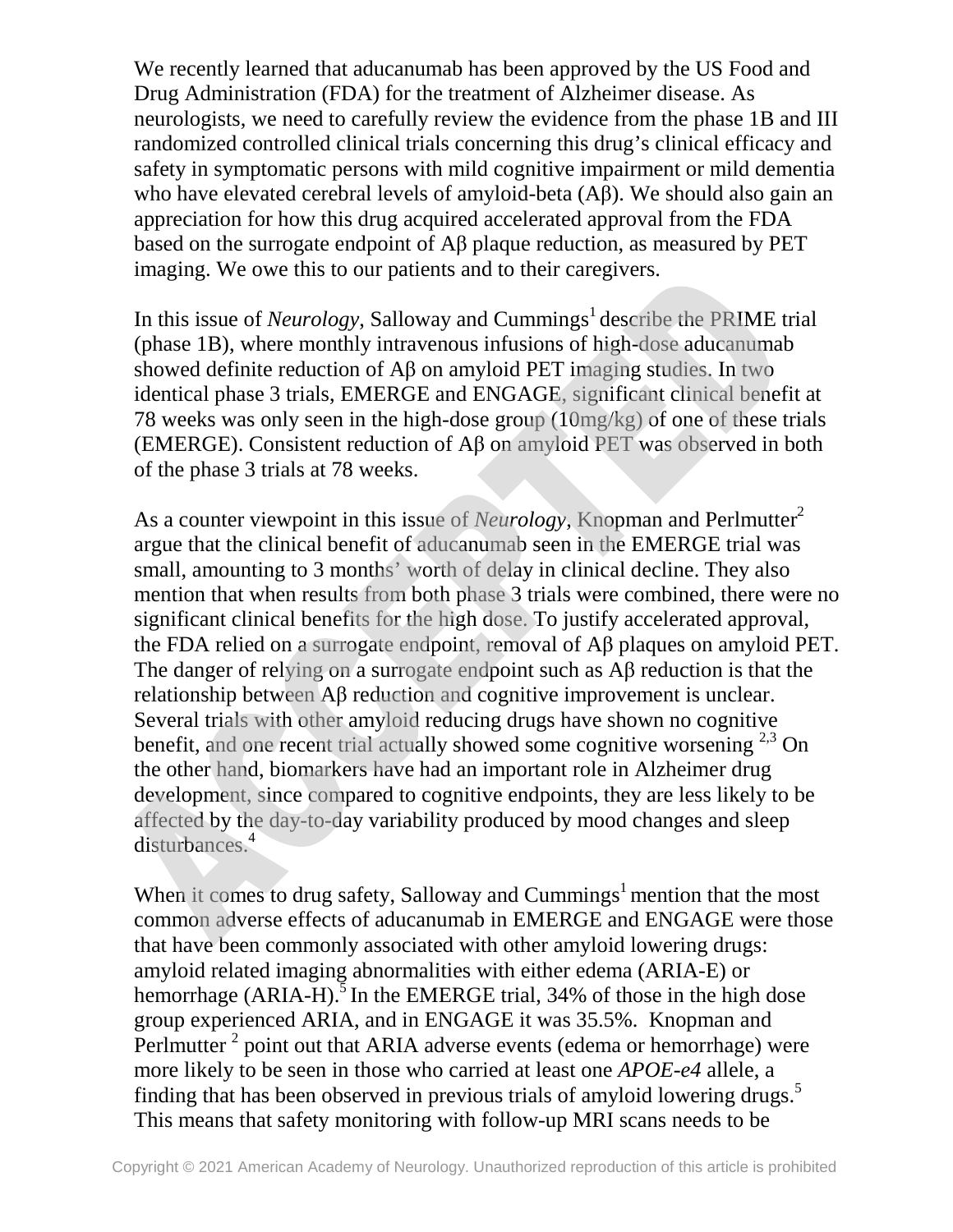integrated into the routine management of patients who are treated with aducanumab.<sup>2</sup> The most common symptoms of ARIA-E include headache, confusion, dizziness, visual changes, falls, or nausea. One male patient enrolled in ENGAGE was a homozygous *APOE-e4* allele carrier. He developed both ARIA-E and ARIA-H and reportedly experienced clinical symptoms of ARIA-E that lasted about 6 months after the drug was discontinued; nevertheless, signs of ARIA-H persisted. $6$ 

In summary, before we prescribe aducanumab, we need to explain several things to our patients and their caregivers. First, this drug is intended for those who are in the mild cognitive impairment or mild dementia stage of Alzheimer disease; it was not tested in those with moderate or severe dementia (this is not currently mentioned on the product label).<sup>7</sup> Second, verifying the presence of amyloid pathology in the brain with an amyloid PET scan is recommended, since aducanumab is not intended for treating other types of dementia.<sup>8</sup> Cost and availability of amyloid PET scans could be an issue for patients with limited resources and those who live in rural areas. Amyloid PET scans typically cost between \$5000-7000 per study and are not reimbursed by third party payors.<sup>8</sup> Third, *APOE-e4* screening, baseline MRI and follow-up MRI are all important for predicting the risk of ARIA adverse events (increased risk of ARIA with *APOE-e4/e4* was not mentioned on the product label).<sup>7</sup> Fourth, the price of aducanumab is considerable (wholesale acquisition costs are currently \$4312 per monthly infusion for a 74kg patient at the  $10$ mg/kg dose).<sup>7</sup> Fifth, no stopping rules are currently provided in the drug label, but the AAN recommended that an "outcomes-based payment arrangement" should be worked out in the future with third party payors.<sup>8</sup> Finally, the patient and their caregivers need to understand that the clinical benefits of aducanumab are small and that more data will be needed in the future to determine whether these benefits are clinically or functionally meaningful to patients (a new clinical trial has been recommended by the FDA to Biogen to resolve these questions).<sup>7</sup> We look forward to seeing these new data.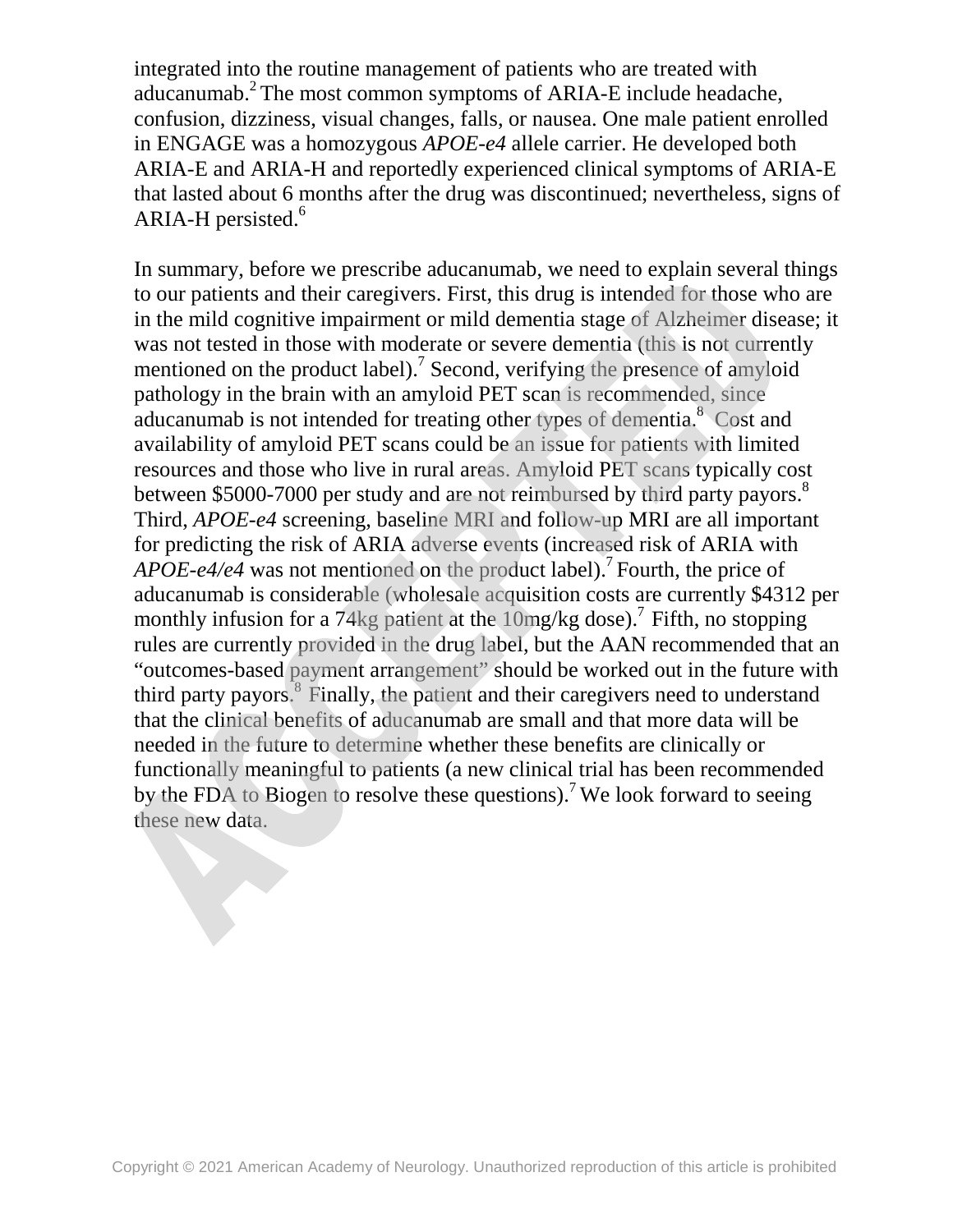### **References:**

- 1. Salloway S, Cummings J. Aducanumab, amyloid lowering, and slowing of Alzheimer's disease. *Neurology* XX: XXXX-XXXX.
- 2. Knopman DS, Perlmutter JS. Prescribing aducanumab in the face of meager efficacy and real risks. *Neurology* XX: XXXX-XXXX.
- 3. Panza F, Lozapone M, Logroscino G, Imbimbo BP. A critical appraisal of amyloid-β targeting therapies for Alzheimer's disease. *Nat Rev Neurol* 2019;15(2):73-88.
- 4. Fleming TR, Powers JH. Biomarkers and surrogate endpoints in clinical trials. *Stat Med* 2012;31:2973-2984.
- 5. Sperling RA, Jack CR, Black SE, et al. Amyloid related imaging abnormalities (ARIA) in amyloid modifying therapeutic trials: Recommendations from the Alzheimer's Association Research Roundtable Workgroup. *Alzheimers Dement* 2011;7(4):367-385.
- 6. VandeVrede L, Gibbs DM, Koestler M, et al. Symptomatic amyloid-related imaging abnormalities in an *APOE e4/e4* patient treated with aducanumab. *Alzheimers Dement* 2020;12(1):e12101.
- 7. https://www.genengnews.cons/news/biogen-alzheimers-wins-historicapproval-but-fda-requires-new-trial/ 2021
- 8. https://www.aan.com/siteassets/home-page/policy-andguidelines/advocacy/final-aan-comments-on-aducanumab-labeling.pdf/ 2020